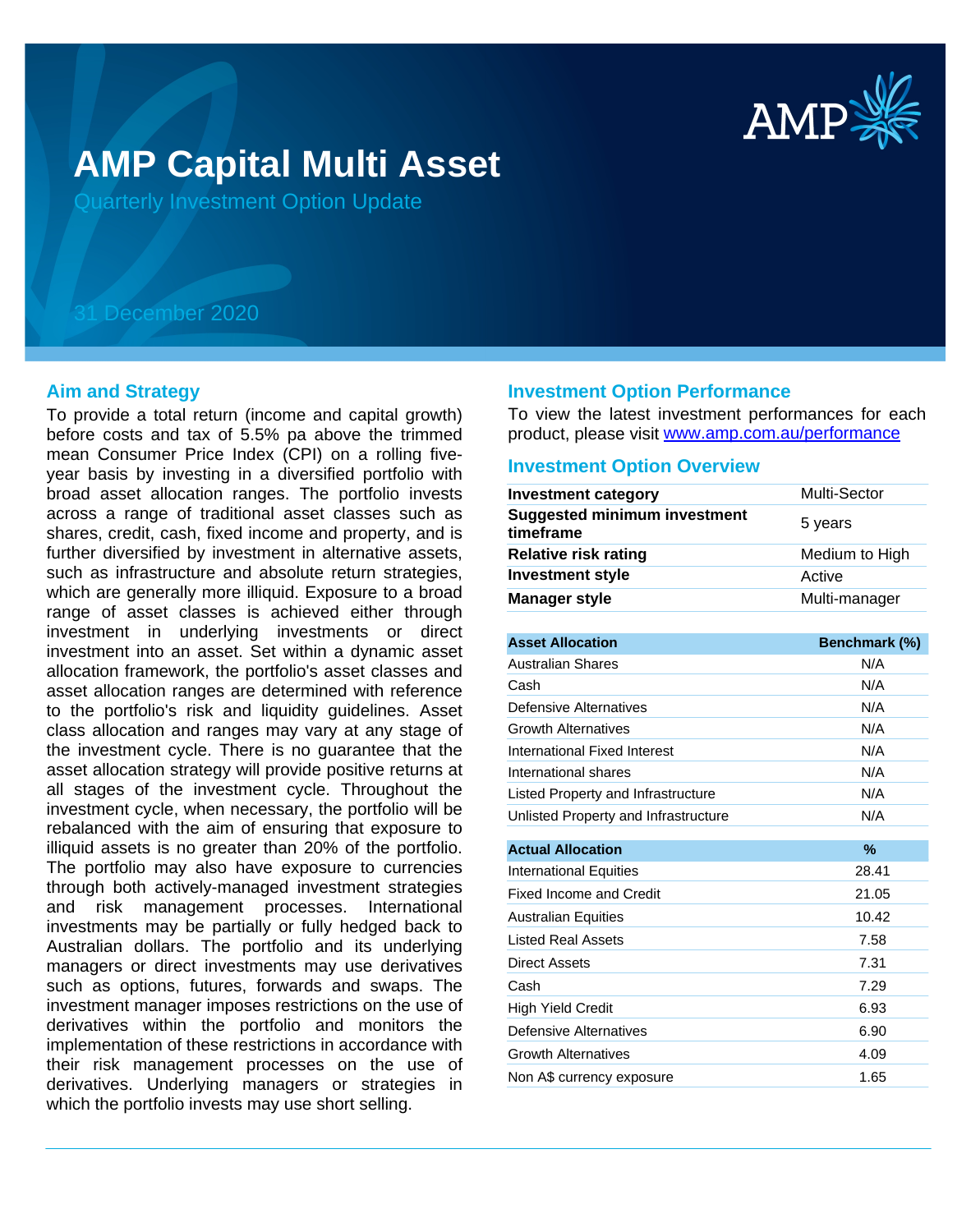### **Fund Performance**

The Fund produced a positive performance in January. Exposure to cyclical equities benefitted performance, particularly in US banks, China and emerging markets. The Fund is well placed to take advantage of reopening economic environments.

#### **Market Review**

December saw some closure and improved visibility on issues that had been weighing on the market for most of 2020. Despite further COVID-19 waves, breakouts and new strains, tangible plans for vaccine rollouts in 2021 showed an improved path to normalcy. In Europe, a Brexit deal was finally agreed and signed. All-in-all, the global environment imparted a more positive backdrop at the tail-end of the year which kept equity markets supported. However, many equity markets now look stretched and signs of excessive optimism have been reflected in IPOs often trading significantly above their launch valuations, with sketchy or sometimes zero profitability.

Ahead of the US presidential election global equities exhibited mixed performance as the initial acrimonious presidential debate impacted market certainty and support. After a protracted count, Democratic candidate Joe Biden won the election, although it took significant time for the Trump administration to tacitly accept defeat and agree to co-operate with a transition of power. Post the US election, global equity markets were buoyed by increased political certainty and positive news on several viable COVID-19 vaccines.

Global markets will be looking ahead to 2021 hoping than the impact of 2020 will be able to be reversed as soon as possible once vaccine programmes start to make their full effect felt.

#### **Outlook**

In the medium-term, our outlook remains bullish given the likelihood of ongoing stimulus, accommodative policy via low rates, and successful vaccine implementation. The Fund's equity exposure remains slightly above its longerterm history, whilst forward-looking risk measures are above neutral, in alignment with our positive outlook.